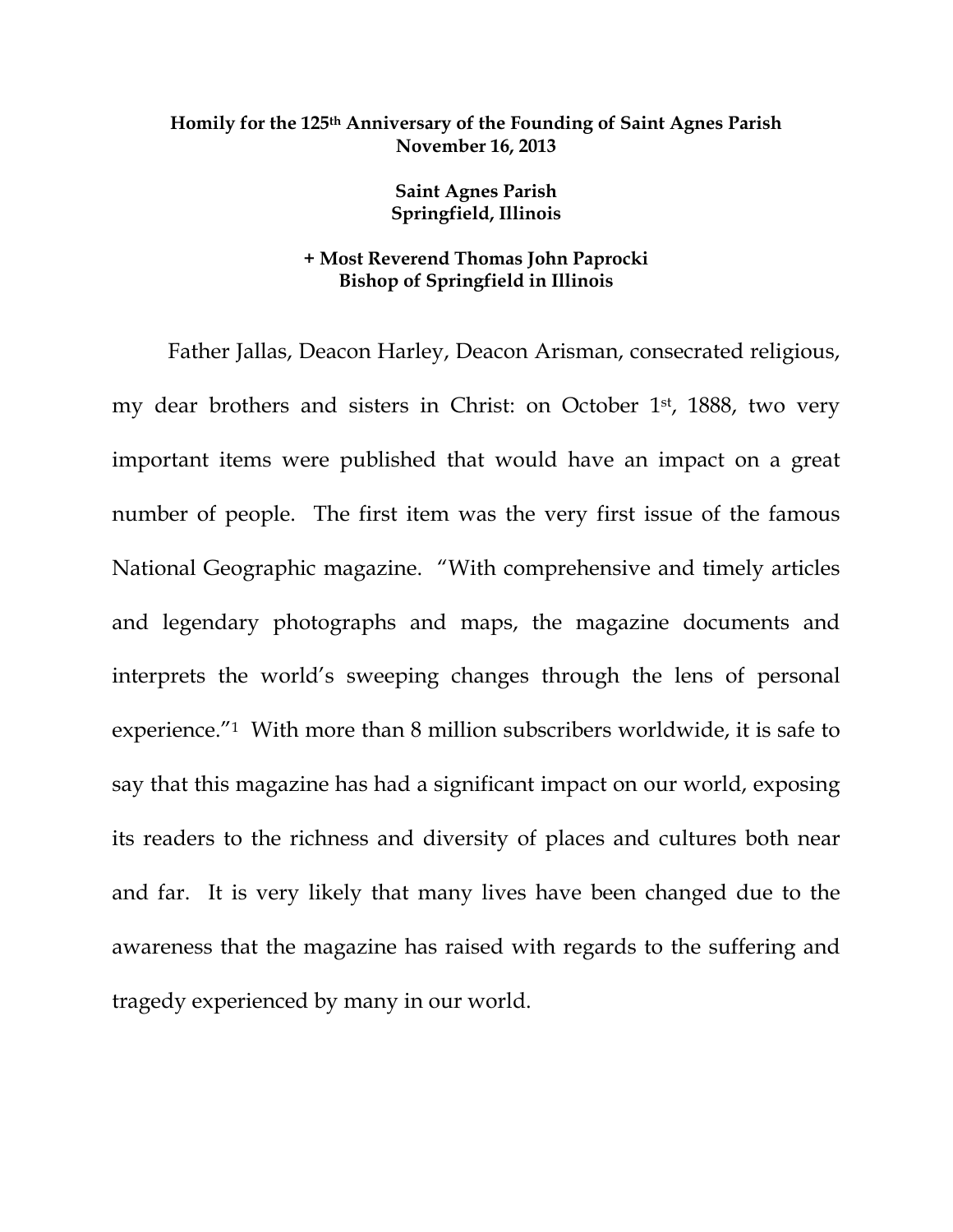On a much smaller scale, but one of particular importance to all of us gathered here, October 1, 1888 was also the date on which Bishop James Ryan, Bishop of the Diocese of Alton, issued a letter which established the new congregation of Saint Agnes here in Springfield under the leadership of Rev. James J. Howard. Gathered in this parish 125 years later, you may not have a congregation of 8 million people, but I am confident in saying that the impact this parish has had on its members throughout its history is far more significant than any picture or story that the National Geographic has ever published. While it may be true that people have been led closer to God through the magazine, this parish, and any parish for that matter, offers something that no magazine could ever offer, a real and personal encounter with the living God who enters into our lives and sets us on a path toward Heaven.

 In our Gospel for today's Mass, we hear Jesus speak to the people about the Temple and how "the days will come when there will not be left a stone upon another stone that will not be thrown down" (Lk 21:6). On the one hand, these words are prophetic in that they speak of the destruction of the Temple in Jerusalem. At the same time, His words are instructive to His listeners in that He is inviting them to recognize that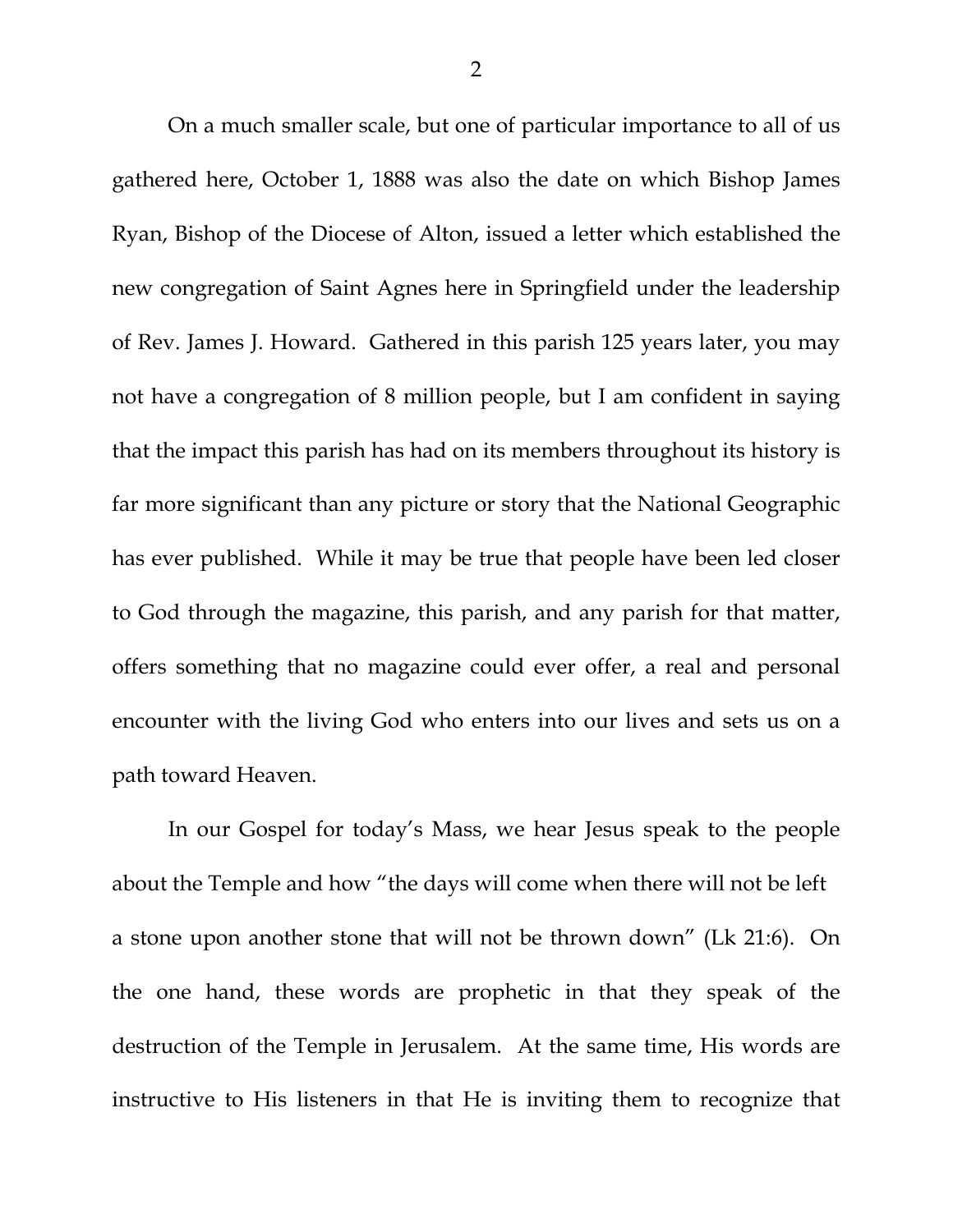what makes the Temple special is not the external beauty of its structure, but rather, the Temple is special because of what it represents, the presence of God among His people. Up to that point, this presence had remained somewhat out of reach. With the Incarnation, however, God enters into the world by taking on our human nature so that we might be raised up to participate in His divine life, thus eliminating the need for the Temple in order to encounter God.

 Like the audience Jesus was speaking to in the Gospel, we are reminded that what makes a parish special is not its external qualities, such as the building, the stained glass windows, and the statues, beautiful as they are. Our faith reminds us that the things of this world will pass away.2 We should, therefore, not become too attached to them. What makes a parish special is that through it, we enter into this relationship with God through Christ in the power of the Holy Spirit. This union with God is the one thing that will not pass away, but will endure for eternity. The parish, then, is the privileged place of encounter with God for every stage of our journey.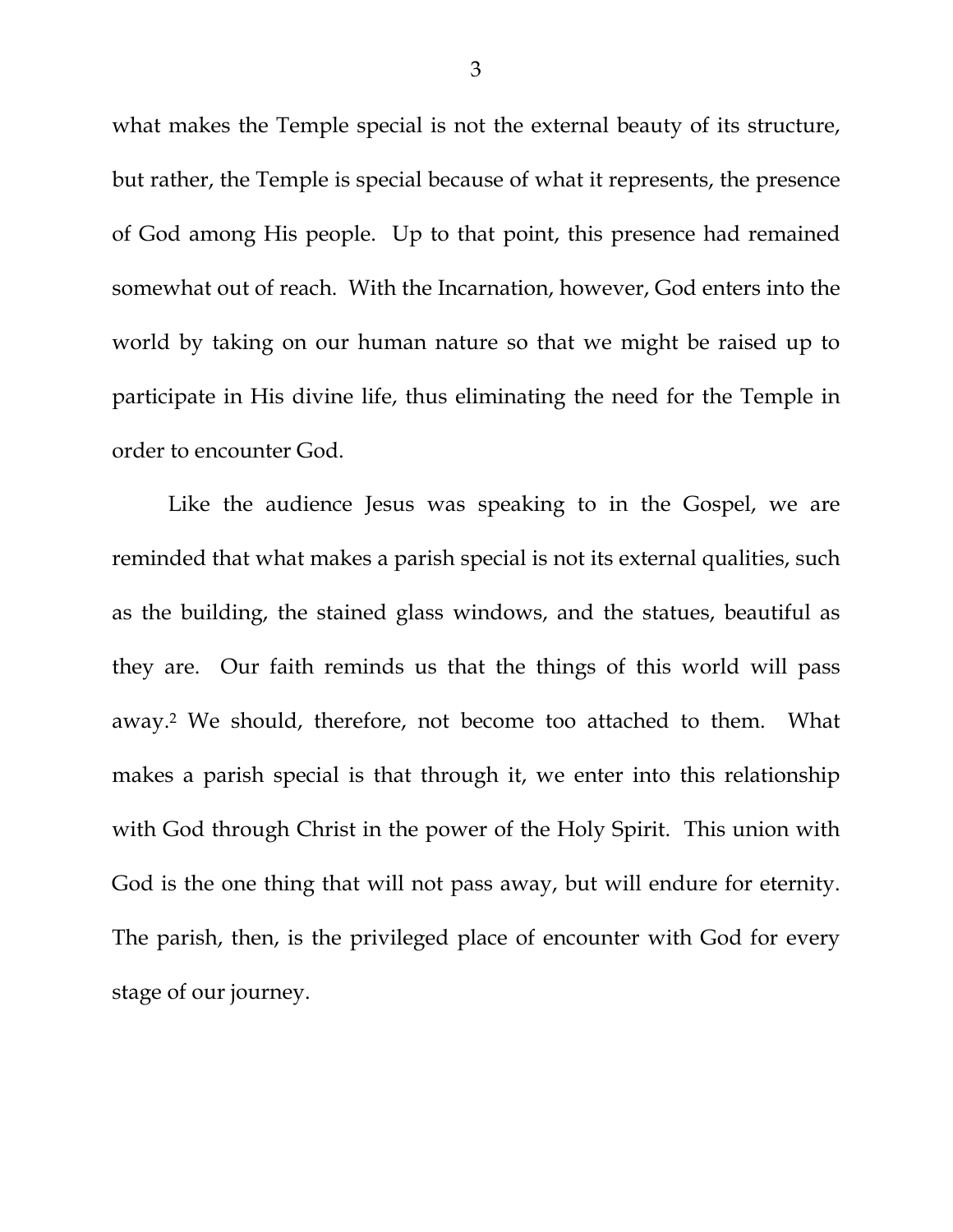It is at the parish where we enter into our relationship with God through Baptism. Our bond is strengthened through a new outpouring of the gifts of the Holy Spirit at Confirmation. We are fed with His Body and Blood in the Eucharist, giving us the strength to continue our pilgrimage through this life on our way to the Promised Land of Heaven. When we have turned away from God, it is here in the confessional where we receive His mercy and are welcomed back into relationship with Him. It is here where couples commit themselves to lifelong fidelity in the bond of Holy Matrimony. When we face the obstacles of sickness and old age, we received the Anointing of the Sick to give us the fortitude needed to persevere so as to not lose hope in the midst of our suffering. At the end of our earthly journey, we lie at the foot of the altar, asking the prayers of the Church for Christ to welcome us into the glory of Heaven.

 The life of any parish revolves around these encounters with the Lord in the sacraments. It is fitting, therefore, for us to commemorate this joyful occasion in the context of the greatest of all of the sacraments, the Most Holy Eucharist in the celebration of the Mass. It is through the Eucharist that our union with God is strengthened. Through this bond, our relationship with one another is also strengthened. This bond is not just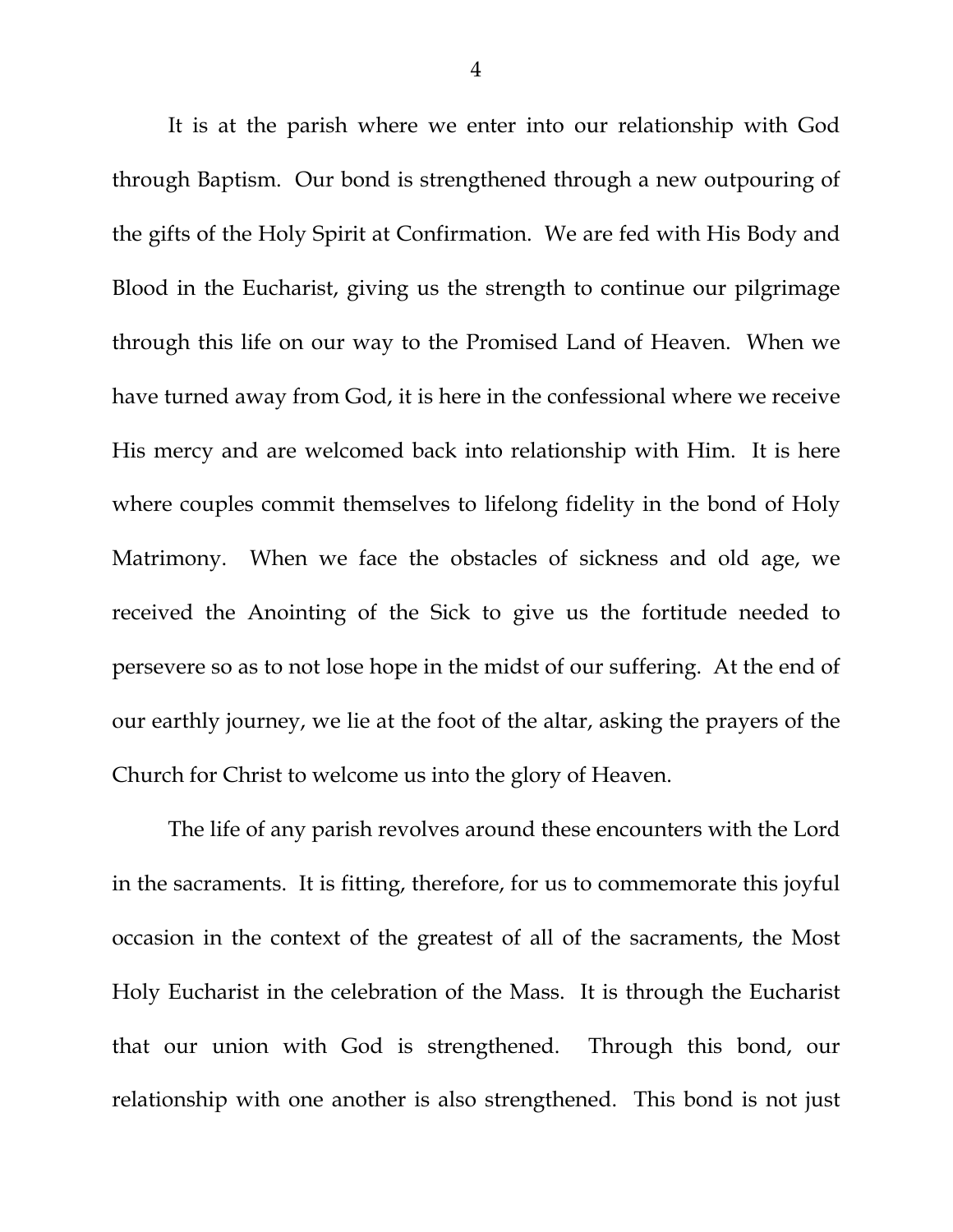limited to all of us gathered here this evening, but unites every member of this parish and indeed the universal Church, past, present, and future, for not even death can break the bond that Christ has established with His people. We pray in a special way during this month of November for the repose of the souls of those of this parish who have passed on and await their entrance into Heaven. We also ask the intercession of all of those already in Heaven to intercede for us as we press on to the victory that they already enjoy.

 Before I conclude, I would like to take the opportunity to consider one sacrament that I did not mention, but one which is of great importance to this encounter with God. That is, of course, the Sacrament of Holy Orders. It is through the ordained ministry that the graces of the sacraments are communicated to us, making this union with God possible. This parish has been served faithfully by many fine priests throughout the years, including your current pastor, Father Bob Jallas. There have also been several men who, having been strengthened in their encounter with Christ in this parish, have gone on to serve the Church as priests. Godwilling, Deacon Steve Arisman will be added to that list this May when I will have the privilege of ordaining him to the Holy Priesthood for service